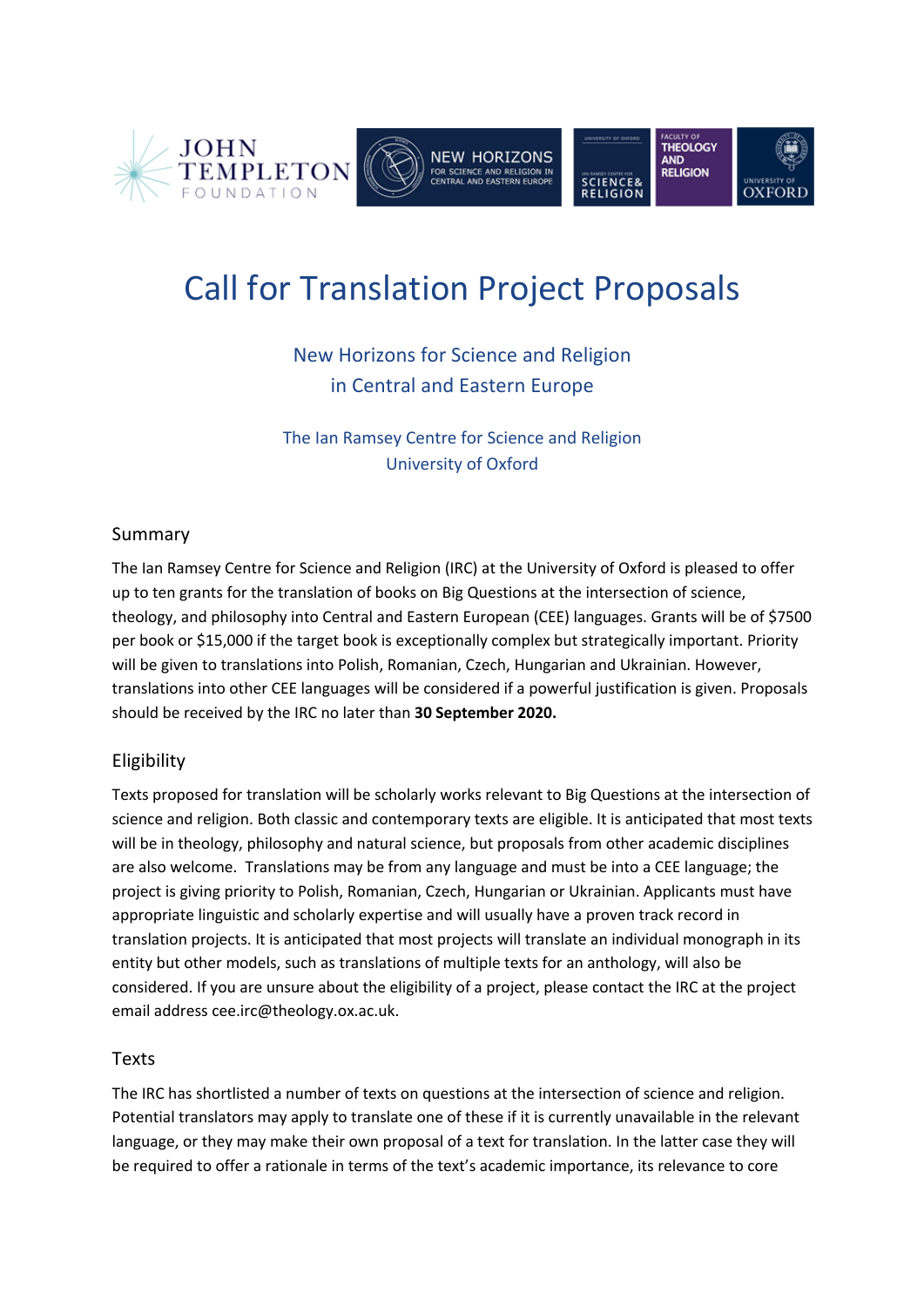project themes, and the unavailability or inadequacy of existing translations in the language in question. Information on the core themes can be found at the project website (www.cee.ianramseycentre.info).

The following texts have been shortlisted by the IRC:

- William Lane Craig, *The Kalām Cosmological Argument*
- Tim Crane, *Elements of Mind*
- Edward Feser, *Aristotle's Revenge: The Metaphysical Foundations of Physical and Biological Science*
- Philip Goff, *Galileo's Error*
- Iain McGilchrist, *The Master and His Emissary*
- Alfred Mele, *Effective Intentions: The Power of Conscious Will*
- Michael Murray and Jeffrey Schloss, *The Believing Primate: Scientific, Philosophical, and Theological Reflections on the Origin of Religion*
- Michael Murray and Michael Rea, *An Introduction to the Philosophy of Religion*
- Joseph Ratzinger, *Eschatologie, Tod und ewiges Leben*
- Roger Scruton, *The Face of God*
- Eleonore Stump, *Wandering in Darkness: Narrative and the Problem of Suffering*
- Richard Swinburne, *Faith and Reason*
- Charles Taylor, *A Secular Age*

#### Grant expenditure

Grants may be used for:

- Stipend or research leave for the translator(s);
- Editing costs;
- Publication costs.

Recipients of grants undertake to deliver the following:

- Completion and publication of the translation;
- **EXECT** An interim report halfway through the duration of the project;
- A full report and PDF of the translation at the project's completion.

**NB:** grantees will receive an initial instalment of 30% of the full award. A second instalment of 40% of the full award will be made on receipt of evidence that a contract has been signed with an appropriate publisher. A final instalment of 25% of the full award will be made when a full PDF of the translation has been signed off by an IRC-appointed reviewer. 5% of every award will be reserved by the IRC to reimburse the reviewer for their time. The grantee will be responsible for securing an appropriate publishing contract. The IRC reserves the right to end grants at any time if it judges that the translation project is not advancing in a timely manner.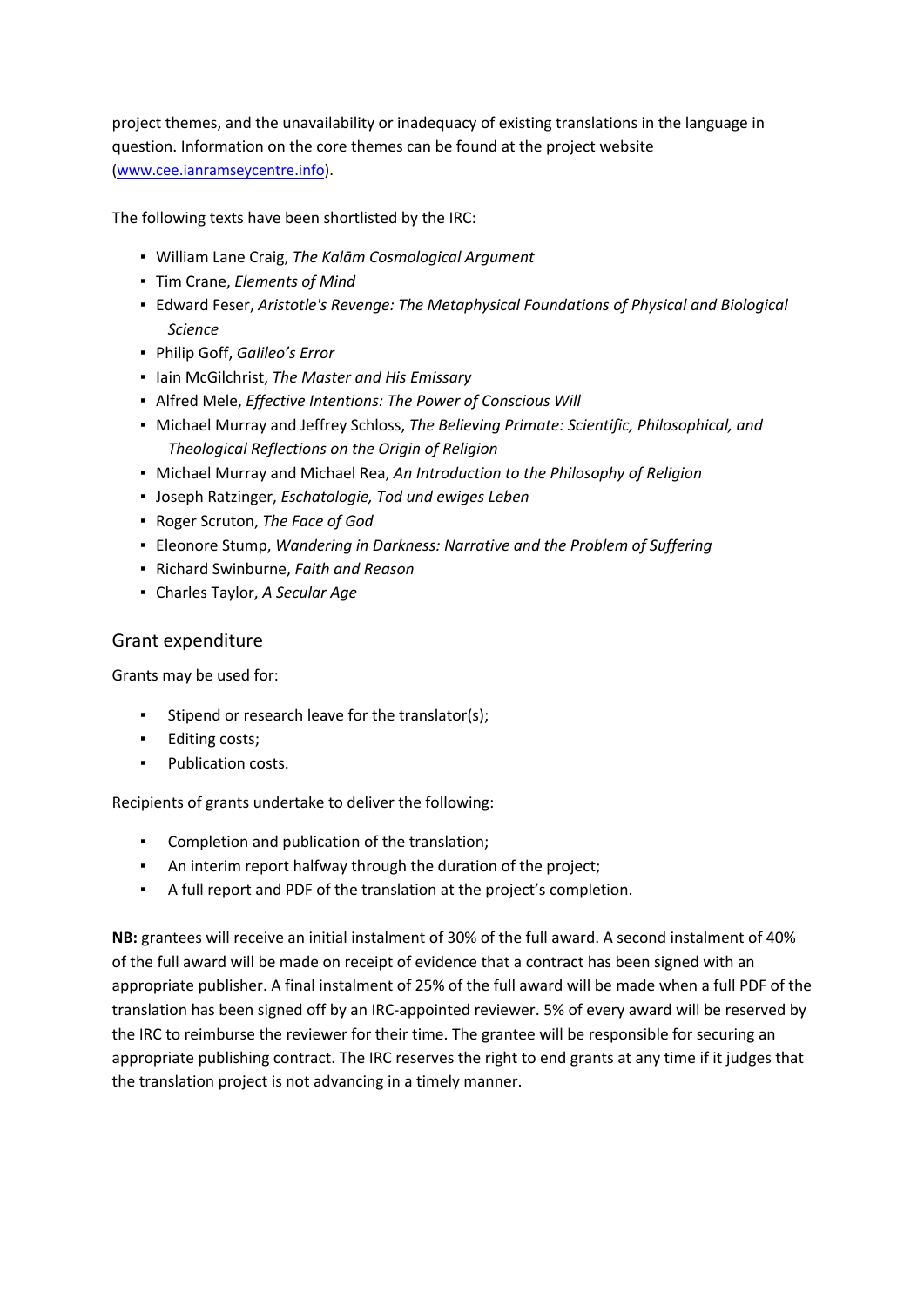# Application process

All application materials should be submitted via email to cee.irc@theology.ox.ac.uk with the subject line: "Translation Project Proposal: New Horizons in CEE". The IRC expects to announce the results of the competition by 30 November 2020. Applications should include:

- A project proposal;
- A full curriculum vitae of the translator(s).

The project proposal should identify the text and the language it will be translated into. It should justify this selection in the context of current research in the region(s) where that language is spoken. It should demonstrate the translator(s)' suitability to carry out the project. Finally, it should include a viable publication plan, identifying suitable publishers and indicating whether any initial interest has been expressed. Projects with a clear path to publication with an esteemed press will be favoured.

Prospective applicants are strongly encouraged to contact the IRC well in advance of the submission deadline for informal queries about possible research projects.

Should you require further information about the application process, please refer to the Frequently Asked Questions below. If your question is not answered, please contact cee.irc@theology.ox.ac.uk.

# Frequently Asked Questions

#### *Who can apply?*

Anyone with relevant linguistic and scholarly expertise. It is anticipated that most applicants will be scholars at universities in CEE, but this is not required.

# *Should I apply for \$7500 or \$15,000?*

The IRC anticipates that most awards will be in the \$7500 category; \$15,000 awards will be made only in exceptional cases, such as the translation of a major classic text.

# *What sort of institutional support do I need?*

None. The IRC is happy to receive applicants from emeritus or independent scholars, provided that evidence of relevant academic expertise is provided. However, if applicants are academics and are seeking paid research leave, then they should provide a letter from their head of department confirming they are prepared to support this.

# *Can I submit a project proposal if I have received other grants from the IRC or if I have participated in other activities of the New Horizons project?*

Yes. There are no restrictions arising from participation in other activities of the IRC project.

#### *How will the grant be disbursed?*

Grantees will receive an initial instalment of 30% of the full award. A second instalment of 40% of the full award will be made on receipt of evidence that a contract has been signed with an